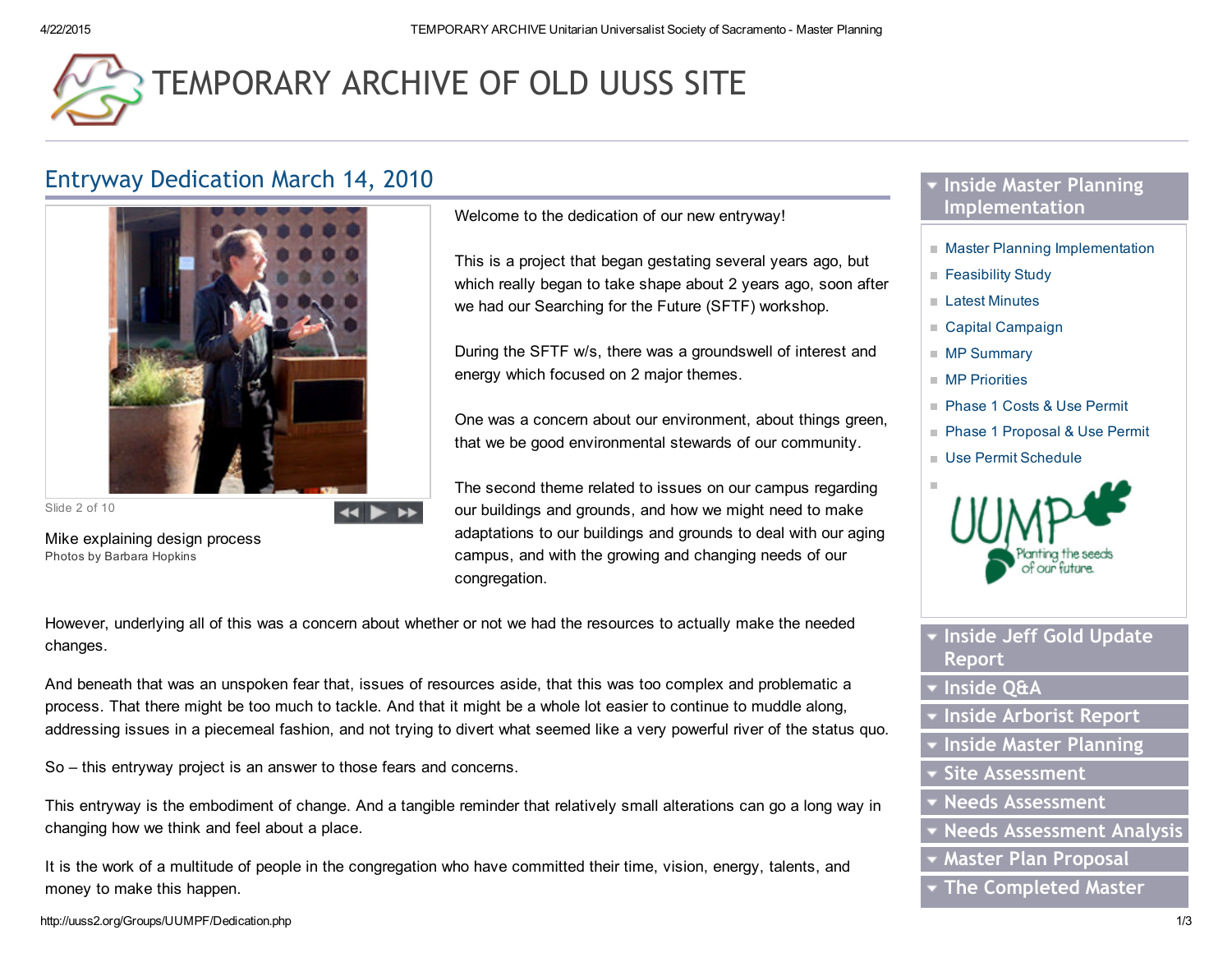4/22/2015 TEMPORARY ARCHIVE Unitarian Universalist Society of Sacramento Master Planning

It has had its literal and figurative ups and downs, and stands today as a testament to our perserverance and community.

Plan

## **Contacts**

I want to thank everyone who has contributed in anyway to this project. In fact, the list is long enough, and my allotted time short enough, that I am afraid to try to make a list where I might inadvertently leave someone out. But you know who you are! And even if you haven't thought it was a good idea — voicing your concerns contributes in a positive way to the process.

And now, despite what I just said, I would like to heartily thank Bob Oyafuso – who worked as the project manager — for everything he has done to husband this project along. He has selflessly given his time and energy to see this project to completion.

Barbara has stated that this project is an embodiment of change and we have just demonstrated that we have the wherewithall to tackle a significant project and bring it to fruition. I see this as a confidence builder and proof as we plan for the next 50 years we can say, we have been there and done that.

We originally planned this dedication last year in Nov but you may recall we had heavy rains just days before the planned dedication. And the rain did not flow off the edge of the canopy like we expected. Instead the water collected up there until it looked like it may be a danger to anyone walking beneath the canopy. As an engineer I was disappointed, but I know that designing a large canopy is not an exact science, sometimes they fail, bridges fall and Toyota cars have brake problems. So this was a setback, but I think it's more important to remember how quickly this problem was fixed.

I sat in on a meeting with Bob Konjkav from Green Source who built this structure Ross Gilleland from Goodwin Cole who installed the canopy and our Architect Mike Malinowski. At no time in their discussions was there any talk of blame or money, the focus was all about fixing the canopy to our satisfaction. Some of you told me the new canopy looks even better than the old one.

This project had its groundbreaking July 5th of last year and over this 8 month period as the project manager I have had the opportunity to interface with all of them many times. Yes, we had some ups and downs which is typical of projects of this complexity but at no time was I discouraged because they were responsive, courteous and very professional. It was a pleasure to work with Bob, Ross and Mike.

This place has a richness of space, people and stories; and I'd like to add a story to that mix about the design of this entry sculpture. The *process* of the design – now that was complicated, as was the *construction* and the fundraising – we DON'T have time for THOSE stories today … I only have time for a simple story, so I'd like to share MY story about YOUR design.

The design itself – in my story — it's simple - it has just two parts. There is a feeling part; and a thinking part. The steel in my story is the feeling part – it seems complex, but it's really simple, and honest about what it is and what it's doing. It just stands there, open, honest … simple!